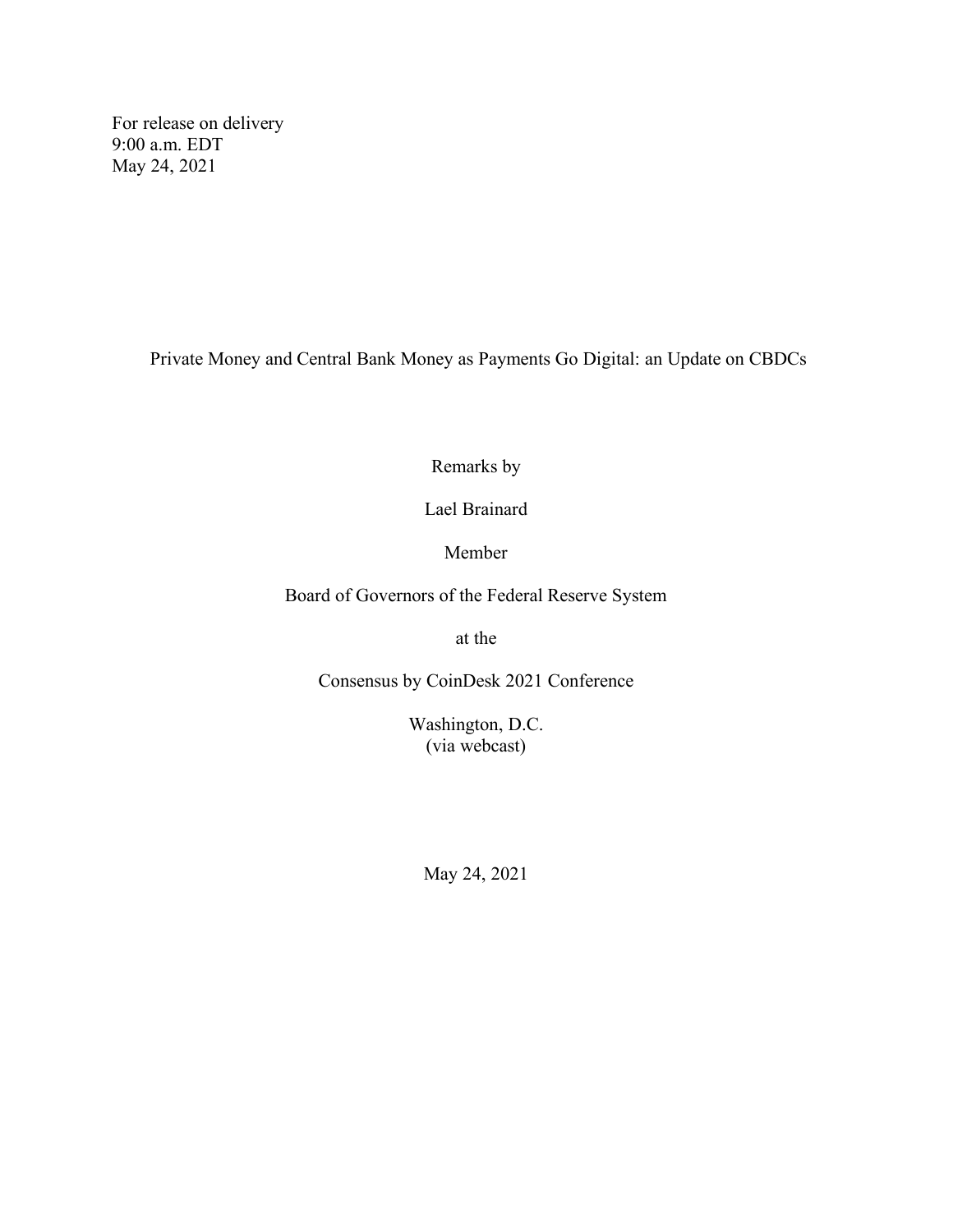Technology is driving dramatic change in the U.S. payments system, which is a vital infrastructure that touches everyone.<sup>[1](#page-1-0)</sup> The pandemic accelerated the migration to contactless transactions and highlighted the importance of access to safe, timely, and low-cost payments for all. With technology platforms introducing digital private money into the U.S. payments system, and foreign authorities exploring the potential for central bank digital currencies (CBDCs) in cross-border payments, the Federal Reserve is stepping up its research and public engagement on CBDCs. As Chair Powell discussed last week, an important early step on public engagement is a plan to publish a discussion paper this summer to lay out the Federal Reserve Board's current thinking on digital payments, with a particular focus on the benefits and risks associated with CBDC in the U.S. context.<sup>[2](#page-1-1)</sup>

### **Sharpening the Focus on CBDCs**

Four developments—the growing role of digital private money, the migration to digital payments, plans for the use of foreign CBDCs in cross-border payments, and concerns about financial exclusion—are sharpening the focus on CBDCs.

First, some technology platforms are developing stablecoins for use in payments networks. [3](#page-1-2) A stablecoin is a type of digital asset whose value is tied in some way to traditional stores of value, such as government-issued, or fiat, currencies or gold. Stablecoins vary widely in the assets they are linked to, the ability of users to redeem the stablecoin claims for the

https://www.federalreserve.gov/newsevents/pressreleases/other20210520b.htm.

<span id="page-1-0"></span><sup>&</sup>lt;sup>1</sup> I am grateful to Alexandra Fernandez, Sonja Danburg, David Mills, and David Pope of the Federal Reserve Board for their assistance in preparing this text. These are my own views and do not necessarily reflect those of the Federal Reserve Board or the Federal Open Market Committee.

<span id="page-1-1"></span><sup>&</sup>lt;sup>2</sup> See Jerome Powell, "Federal Reserve Chair Jerome H. Powell Outlines the Federal Reserve's Response to Technological Advances Driving Rapid Change in the Global Payments Landscape," Board of Governors of the Federal Reserve System news release, May 20, 2021,

<span id="page-1-2"></span><sup>&</sup>lt;sup>3</sup> See Lael Brainard, "The Digitalization of Payments and Currency: Some Issues for Consideration," remarks at the Symposium on the Future of Payments, Stanford University, California, February 5, 2021, https://www.federalreserve.gov/newsevents/speech/brainard20200205a.htm.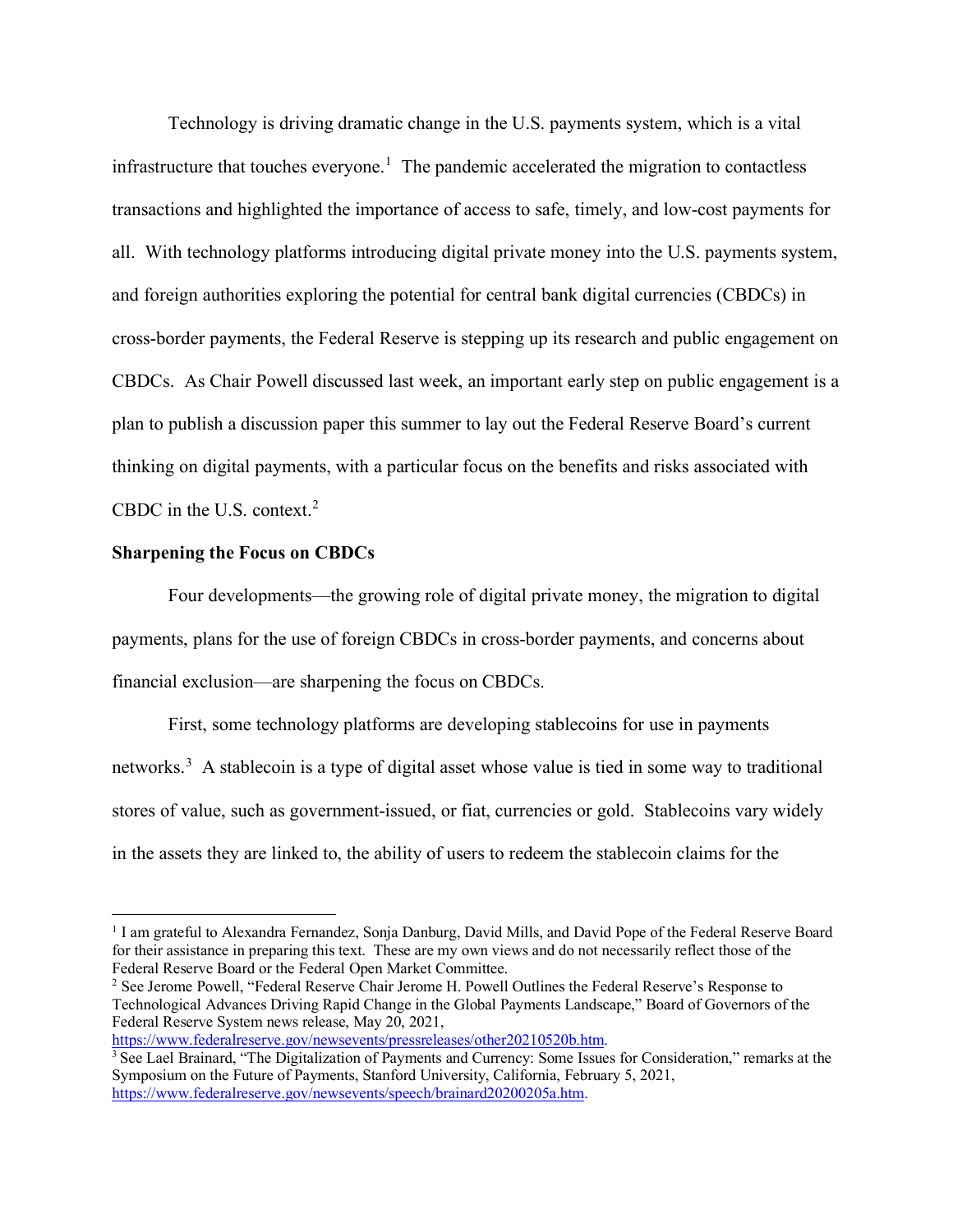reference assets, whether they allow unhosted wallets, and the extent to which a central issuer is liable for making good on redemption rights. Unlike central bank fiat currencies, stablecoins do not have legal tender status. Depending on underlying arrangements, some may expose consumers and businesses to risk. If widely adopted, stablecoins could serve as the basis of an alternative payments system oriented around new private forms of money. Given the network externalities associated with achieving scale in payments, there is a risk that the widespread use of private monies for consumer payments could fragment parts of the U.S. payment system in ways that impose burdens and raise costs for households and businesses. A predominance of private monies may introduce consumer protection and financial stability risks because of their potential volatility and the risk of run-like behavior. Indeed, the period in the nineteenth century when there was active competition among issuers of private paper banknotes in the United States is now notorious for inefficiency, fraud, and instability in the payments system. [4](#page-2-0) It led to the need for a uniform form of money backed by the national government.

Second, the pandemic accelerated the migration to digital payments. Even before the pandemic, some countries, like Sweden, were seeing a pronounced migration from cash to digital payments.<sup>[5](#page-2-1)</sup> To the extent that digital payments crowd out the use of cash, this raises questions about how to ensure that consumers retain access to a form of safe central bank money. In the United States, the pandemic led to an acceleration of the migration to digital payments as well as increased demand for cash. While the use of cash spiked at certain times, there was a pronounced shift by consumers and businesses to contactless transactions facilitated by

- 2 -

<span id="page-2-0"></span><sup>&</sup>lt;sup>4</sup> See, for instance, Joshua R. Greenberg, *Bank Notes and Shinplasters: The Rage for Paper Money in the Early Republic (Philadelphia: University of Pennsylvania Press, 2020).* 

<span id="page-2-1"></span><sup>&</sup>lt;sup>5</sup> Codruta Boar and Róbert Szemere, "Payments go (even more) digital" (Basel: Bank for International Settlements, January 2021), https://www.bis.org/statistics/payment\_stats/commentary2011.htm.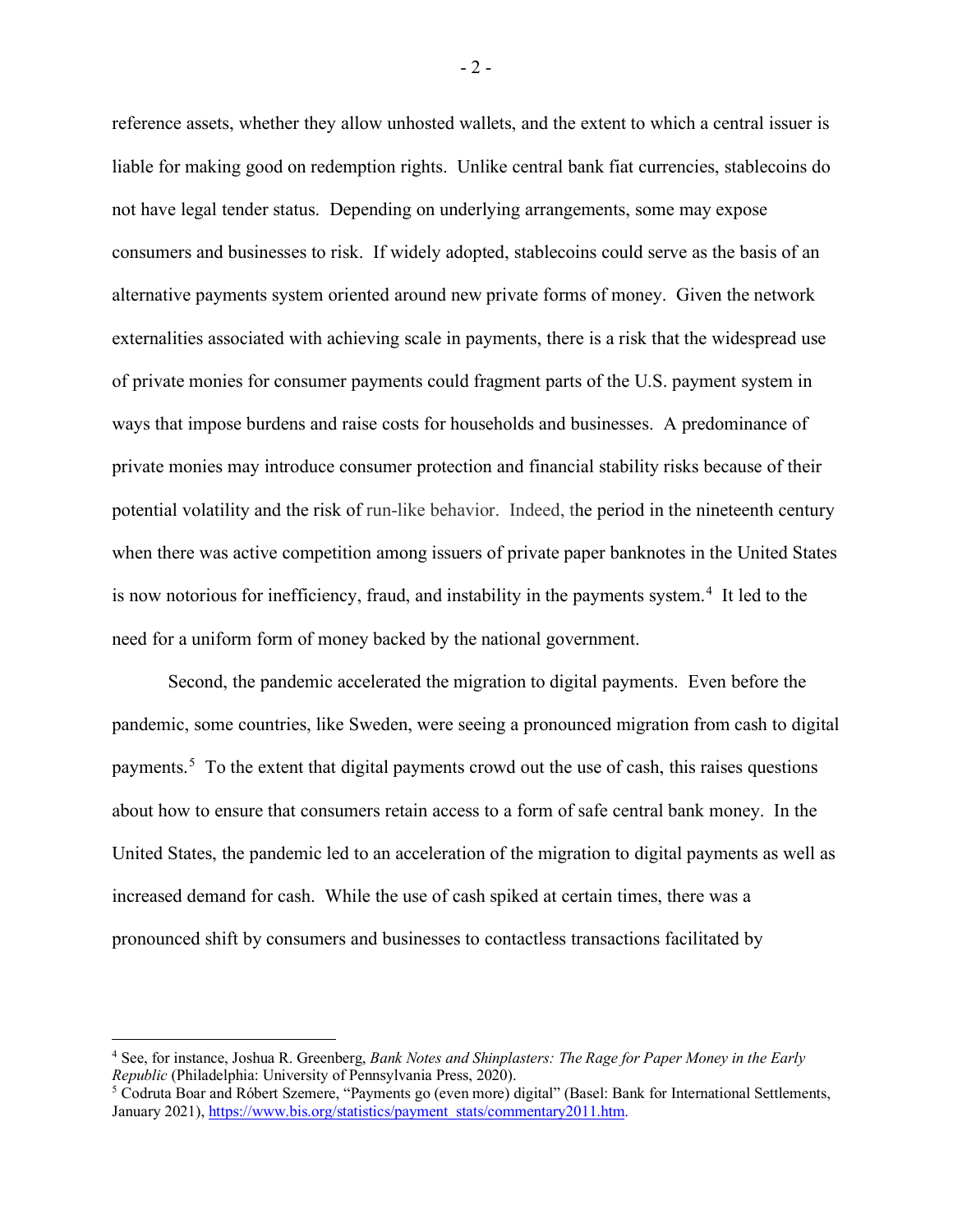electronic payments.<sup>[6](#page-3-0)</sup> The Federal Reserve remains committed to ensuring that the public has access to safe, reliable, and secure means of payment, including cash. As part of this commitment, we must explore—and try to anticipate—the extent to which households' and businesses' needs and preferences may migrate further to digital payments over time.

Third, some foreign countries have chosen to develop and, in some cases, deploy their own CBDC. Although each country will decide whether to issue a CBDC based on its unique domestic conditions, the issuance of a CBDC in one jurisdiction, along with its prominent use in cross-border payments, could have significant effects across the globe. Given the potential for CBDCs to gain prominence in cross-border payments and the reserve currency role of the dollar, it is vital for the United States to be at the table in the development of cross-border standards.

Finally, the pandemic underscored the importance of access to timely, safe, efficient, and affordable payments for all Americans and the high cost associated with being unbanked and underbanked. While the large majority of pandemic relief payments moved quickly via direct deposits to bank accounts, it took weeks to distribute relief payments in the form of prepaid debit cards and checks to households who did not have up-to-date bank account information with the Internal Revenue Service. The challenges of getting relief payments to these households highlighted the benefits of delivering payments more quickly, cheaply, and seamlessly through digital means.

#### **Policy Considerations**

In any assessment of a CBDC, it is important to be clear about what benefits a CBDC would offer over and above current and emerging payments options, what costs and risks a

<span id="page-3-0"></span><sup>6</sup> Kelsey Coyle, Laura Kim, and Shaun O'Brien, *Consumer Payments and the COVID-19 Pandemic: The Second Supplement to the 2020 Findings from the Diary of Consumer Payment Choice* (San Francisco: Federal Reserve Bank of San Francisco, February 2021), https://www.frbsf.org/cash/publications/fed-notes/2021/february/consumerpayments-covid-19-pandemic-2020-diary-consumer-payment-choice-supplement-2/.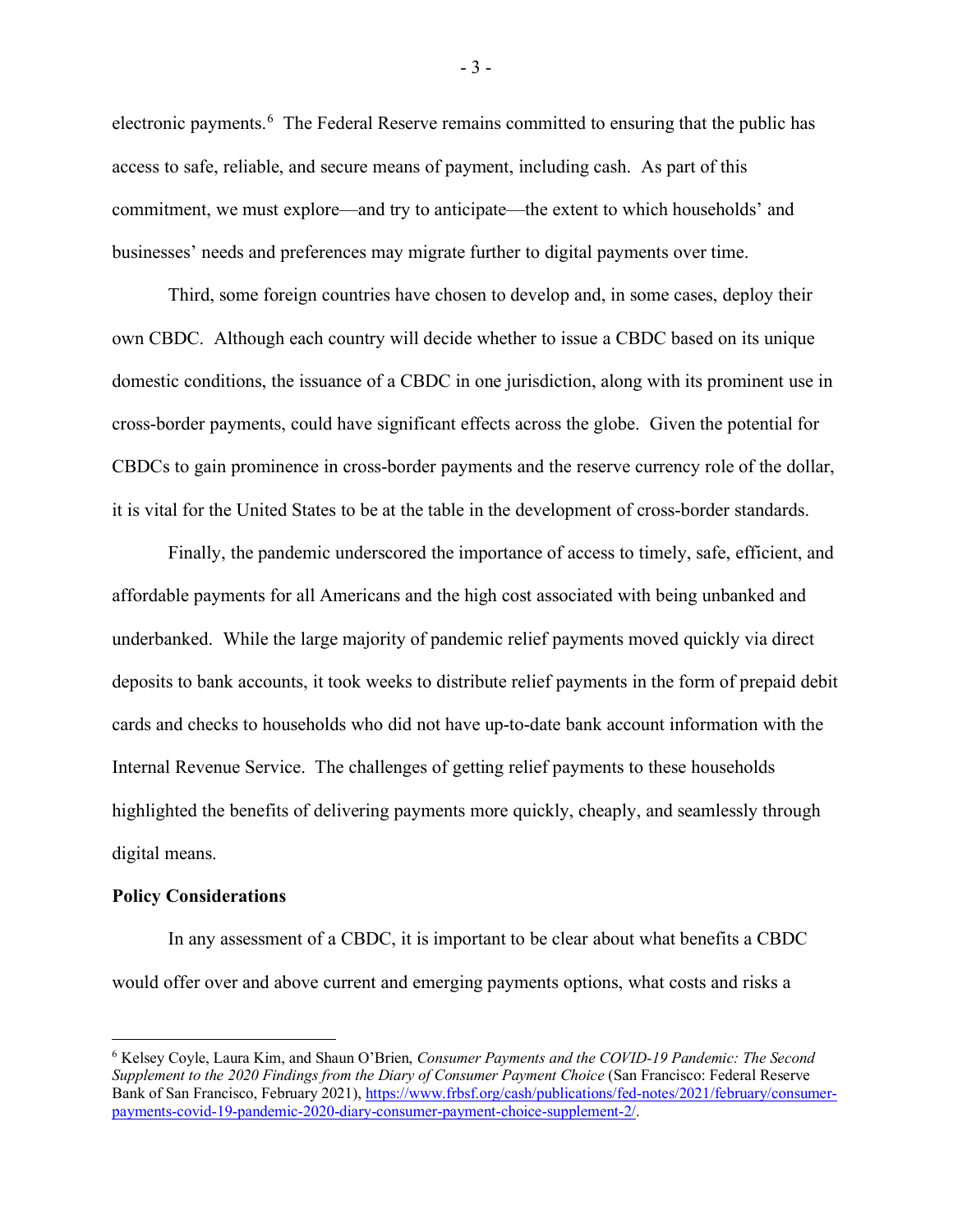CBDC might entail, and how it might affect broader policy objectives. I will briefly discuss several of the most prominent considerations.

### *Preserve general access to safe central bank money*

Central bank money is important for payment systems because it represents a safe settlement asset, allowing users to exchange central bank liabilities without concern about liquidity and credit risk. Consumers and businesses don't generally consider whether the money they are using is a liability of the central bank, as with cash, or of a commercial bank, as with bank deposits. This is largely because the two are seamlessly interchangeable for most purposes owing to the provision of federal deposit insurance and banking supervision, which provide protection for consumers and businesses alike. It is not obvious that new forms of private money that reference fiat currency, like stablecoins, can carry the same level of protection as bank deposits or fiat currency. Although various federal and state laws establish protections for users, nonbank issuers of private money are not regulated to the same extent as banks, the value stored in these systems is not insured directly by the Federal Deposit Insurance Corporation, and consumers may be at risk that the issuer will not be able to honor its liabilities. New forms of private money may introduce counterparty risk into the payments system in new ways that could lead to consumer protection threats or, at large scale, broader financial stability risks.

In contrast, a digital dollar would be a new type of central bank money issued in digital form for use by the general public. By introducing safe central bank money that is accessible to households and businesses in digital payments systems, a CBDC would reduce counterparty risk and the associated consumer protection and financial stability risks.

- 4 -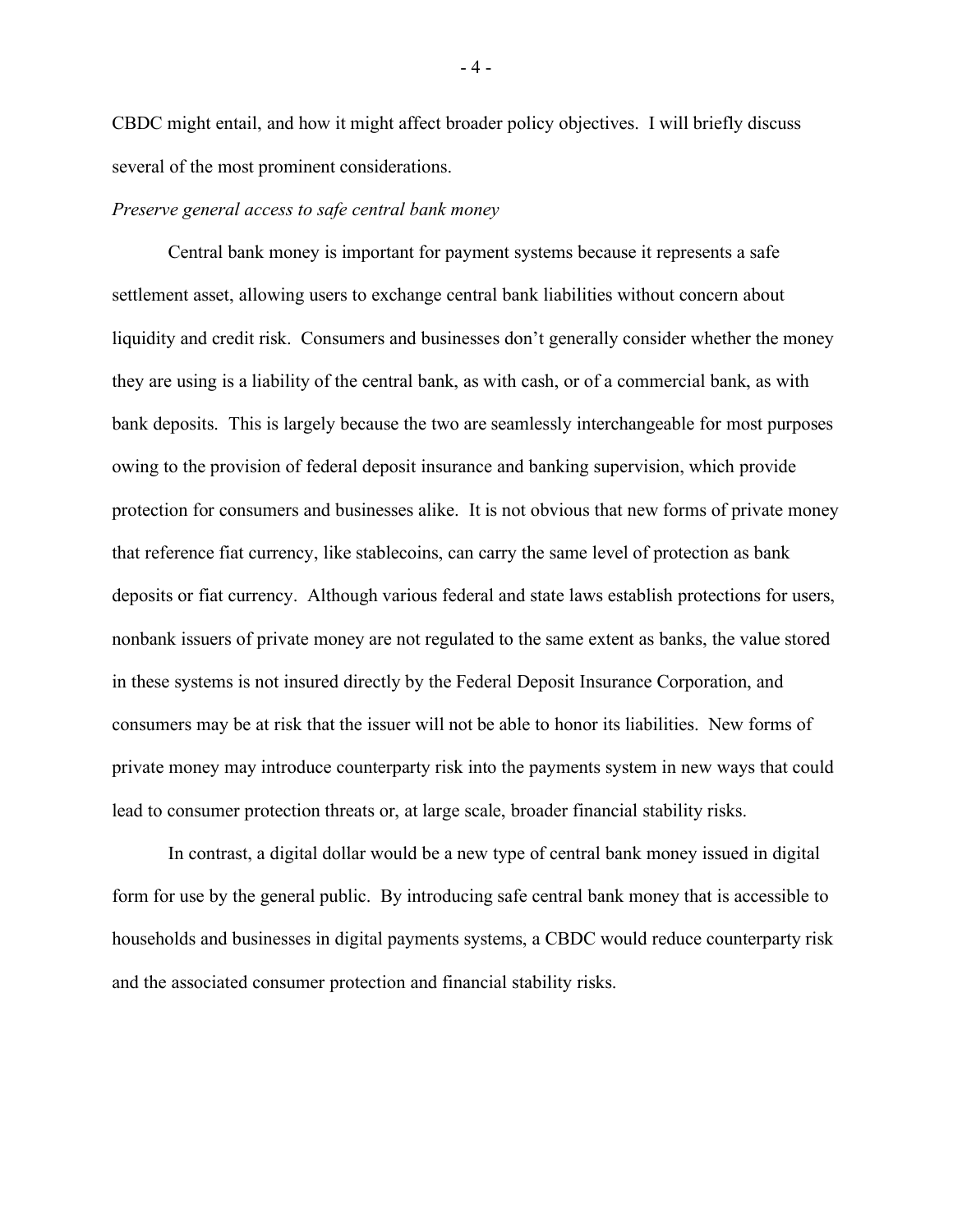# *Improve efficiency*

One expected benefit is that a CBDC would reduce or even eliminate operational and financial inefficiencies, or other frictions, in payments, clearing, and settlement. Today, the speed by which consumers and businesses can access the funds following a payment can vary significantly, up to a few days when relying on certain instruments, such as a check, to a few seconds in a real-time payments system. Advances in technology, including the use of distributed ledgers and smart contracts, may have the potential to fundamentally change the way in which payment activities are conducted and the roles of financial intermediaries and infrastructures. The introduction of a CBDC may provide an important foundation for beneficial innovation and competition in retail payments in the United States.

Most immediately, we are taking a critical step to build a strong foundation with the introduction of the FedNow<sup>SM</sup> Service, a new instant payments infrastructure that is scheduled to go into production in two years. The FedNow Service will enable banks of every size and in every community across America to provide safe and efficient instant payment services around the clock, every day of the year. Through the banks using the service, consumers and businesses will be able to send and receive payments conveniently, such as on a mobile device, and recipients will have full access to funds immediately.

### *Promote competition and diversity and lower transactions costs*

Today, the costs of certain retail payments transactions are high and not always transparent to end users.<sup>[7](#page-5-0)</sup> Competition among a diversity of payment providers and payment

<span id="page-5-0"></span><sup>7</sup> Marie-Hélène Felt, Fumiko Hayashi, Joanna Stavins, and Angelika Welte, *Distributional Effects of Payment Card Pricing and Merchant Cost Pass-through in the United States and Canada*, Federal Reserve Bank of Boston Research Department Working Papers No. 20-13 (Boston: FRB Boston, 2020), https://www.bostonfed.org/publications/research-department-working-paper/2020/distributional-effects-paymentcard-pricing-merchant-cost-pass-through-united-states-canada.aspx.

- 5 -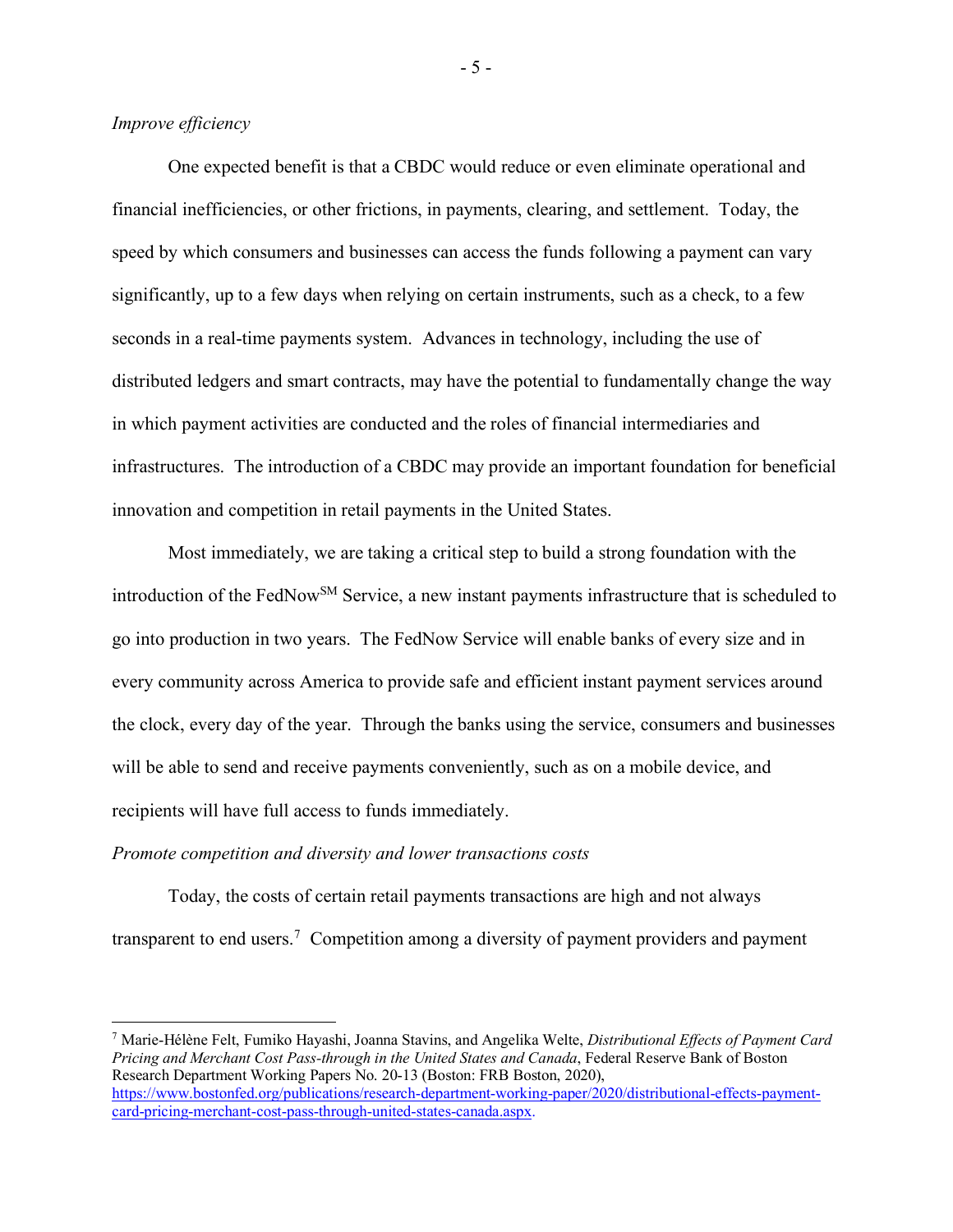types has the potential to increase the choices available to businesses and consumers, reduce transactions costs, and foster innovation in end-user services, although it could also contribute to fragmentation of the current payments system. By providing access to a digital form of safe central bank money, a CBDC could provide an important foundation on which private-sector competition could flourish.

### *Reduce cross-border frictions*

Cross-border payments, such as remittances, represent one of the most compelling use cases for digital currencies. The intermediation chains for cross-border payments are notoriously long, complex, costly, and opaque. Digitalization, along with a reduction in the number of intermediaries, holds considerable promise to reduce the cost, opacity, and time required for cross-border payments. While the introduction of CBDCs may be part of the solution, international collaboration on standard setting and protections against illicit activity will be required in order to achieve material improvements in cost, timeliness, and transparency.<sup>[8](#page-6-0)</sup>

We are collaborating with international colleagues through the Bank for International Settlements, Committee on Payments and Market Infrastructures, and the G7 to ensure the U.S. stays abreast of developments related to CBDC abroad. We are engaging in several international efforts to improve the transparency, timeliness, and cost-effectiveness of cross-border payments. It will be important to be engaged at the outset on the development of any international standards that may apply to CBDCs, given the dollar's important role as a reserve currency.

*Complement currency and bank deposits*

- 6 -

<span id="page-6-0"></span><sup>8</sup> See Bank for International Settlements, Committee on Payments and Market Infrastructures, *Enhancing crossborder payments: building blocks of a global roadmap Stage 2 report to the G20* (Basel: BIS, July 2020), https://www.bis.org/cpmi/publ/d193.pdf; and Financial Stability Board, *Enhancing Cross-border Payments: Stage 3 Roadmap* (Washington: FSB, October 13, 2020), https://www.fsb.org/wp-content/uploads/P131020-1.pdf.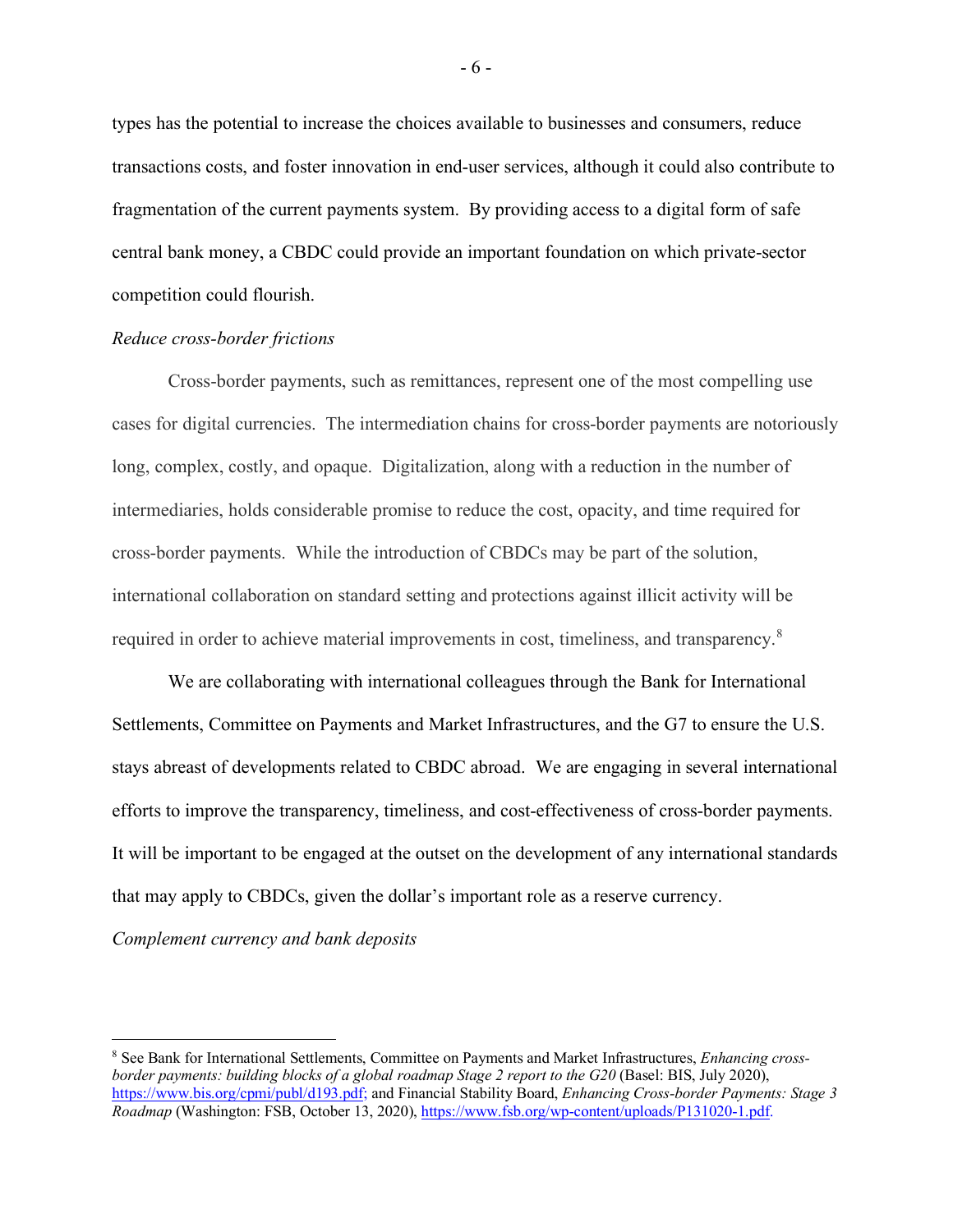A guiding principle for any payments innovation is that it should improve upon the existing payments system. Consumers have access to reliable money in the forms of private bank accounts and central bank issued currency, which form the underpinnings of the current retail payments system. The design of any CBDC should complement and not replace currency and bank accounts.

## *Preserve financial stability and monetary policy transmission*

The introduction of a CBDC has the potential to have wide-reaching effects, and there are open questions about how CBDC could affect financial stability and monetary policy transmission. Some research indicates that the introduction of a CBDC might raise the risk of a flight out of deposits at weak banks in favor of CBDC holdings at moments of financial stress.<sup>[9](#page-7-0)</sup> Other research indicates that the increase in competition could result in more attractive terms on transactions accounts and an overall increase in banking system deposits.[10](#page-7-1) Banks play a critical role in credit intermediation and monetary policy transmission, as well as in payments. Thus, the design of any CBDC would need to include safeguards to protect against disintermediation of banks and to preserve monetary policy transmission more broadly. While it is critical to consider the ways in which a CBDC could introduce risks relative to the current payments system, it may increase resilience relative to a payments system where private money is prominent.

# *Protect privacy and safeguard financial integrity*

The design of any CBDC would need to both safeguard the privacy of households' payments transactions and prevent and trace illicit activity to maintain the integrity of the

- 7 -

<span id="page-7-0"></span><sup>9</sup> Christian Pfister, *Monetary Policy and Digital Currencies: Much Ado about Nothing?* Banque de France Working Paper 642 (Paris: Banque de France, 2017), https://publications.banquefrance.fr/sites/default/files/medias/documents/dt-642.pdf.

<span id="page-7-1"></span><sup>10</sup> John Barrdear and Michael Kumhof, *The Macroeconomics of Central Bank Issued Digital Currencies*, Bank of England Working Paper No. 605 (London: BOE, July 18, 2016), https://papers.ssrn.com/sol3/papers.cfm?abstract\_id=2811208.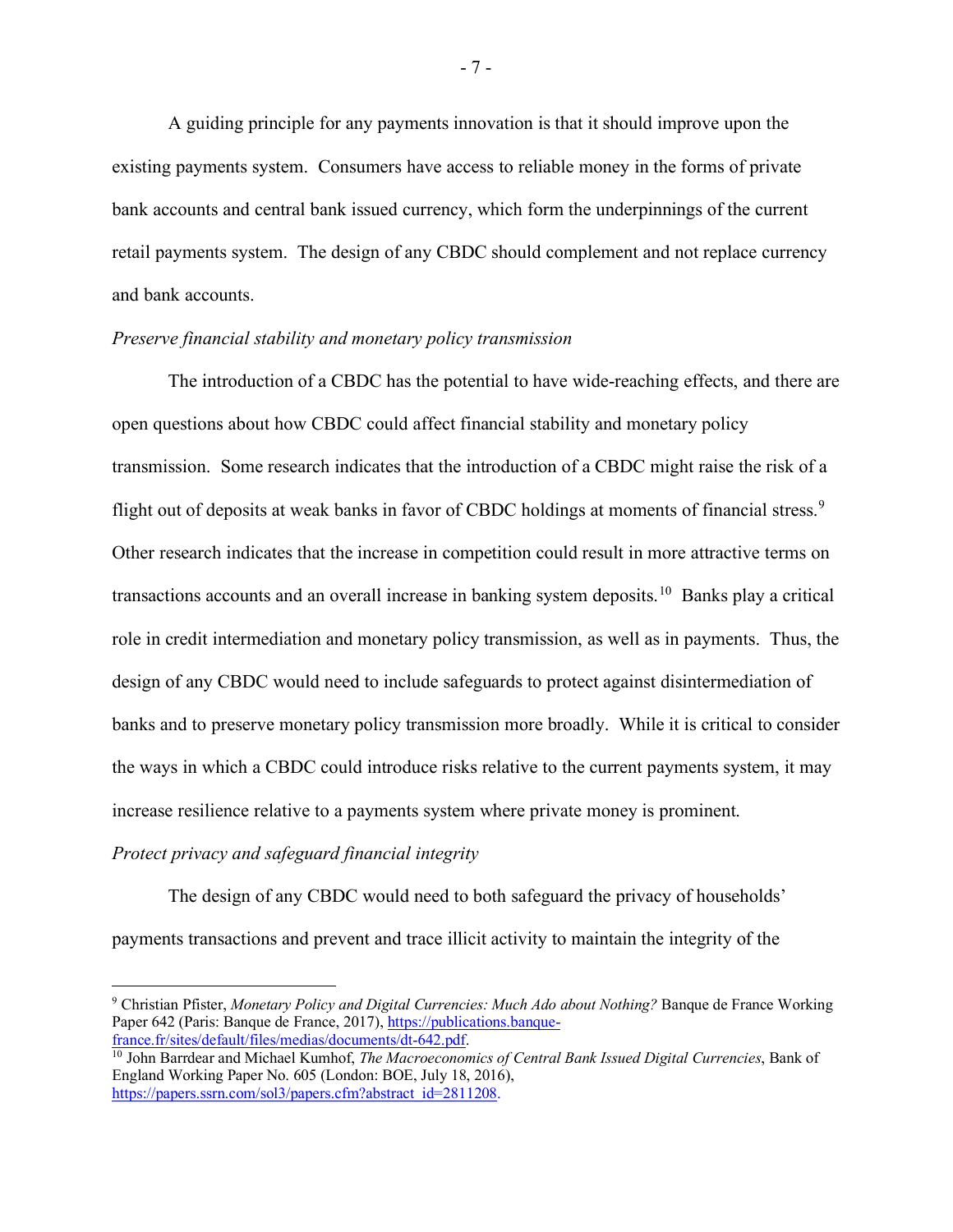financial system, which will require the digital verification of identities. There are a variety of approaches to safeguarding the privacy of payments transactions while also identifying and preventing illicit activity and verifying digital identities. Addressing these critical objectives will require working across government agencies to assign roles and responsibilities for preventing illicit transactions and clearly establishing how consumer financial data would be protected. *Increase financial inclusion*

Today 5.4 percent of American households lack access to bank accounts and the associated payment options they offer, and a further 18.7 percent were underbanked as of 2017.<sup>11</sup> The lack of access to bank accounts imposes high burdens on these households, whose financial resilience is often fragile. At the height of the pandemic, the challenges associated with getting relief payments to hard-to-reach households highlighted that it is important for all households to have transactions accounts. The Federal Reserve's proposals for strengthening the Community Reinvestment Act emphasize the value of banks providing cost-free, low-balance accounts and other banking services targeted to underbanked and unbanked communities.<sup>[12](#page-8-1)</sup> And a core goal of FedNow is to provide ubiquitous access to an instant payments system via depository institutions.

CBDC may be one part of a broader solution to the challenge of achieving ubiquitous account access.<sup>[13](#page-8-2)</sup> Depending on the design, CBDC may have the ability to lower transaction

<span id="page-8-0"></span><sup>11</sup> Federal Deposit Insurance Corporation, *How America Banks: Household Use of Banking and Financial Services* (Washington: FDIC, October 19, 2020), https://www.fdic.gov/analysis/household-survey/; and Federal Deposit Insurance Corporation, *FDIC National Survey of Unbanked and Underbanked Households* (Washington: FDIC, 2017), https://www.fdic.gov/analysis/household-survey/2017/index.html.

<span id="page-8-1"></span><sup>&</sup>lt;sup>12</sup> See, for instance the Bank On National Account Standards, https://2wvkof1mfraz2etgea1p8kiy-wpengine.netdnassl.com/wp-content/uploads/2020/10/Bank-On-National-Account-Standards-2021-2022.pdf.

<span id="page-8-2"></span><sup>&</sup>lt;sup>13</sup> See Jesse Leigh Maniff, *Inclusion by Design: Crafting a Central Bank Digital Currency to Reach All Americans*, Payments System Research Briefing, Federal Reserve Bank of Kansas City (Kansas City: FRB Kansas, December 2, 2020), https://www.kansascityfed.org/documents/7583/psrb20maniff1202.pdf; and John Crawford, Lev Menand, and Morgan Ricks, "FedAccounts: Digital Dollars," *George Washington Law Review*, Vol. 89, p. 113, January 28, 2021, https://www.gwlr.org/wp-content/uploads/2021/01/89-Geo.-Wash.-L.-Rev.-113.pdf.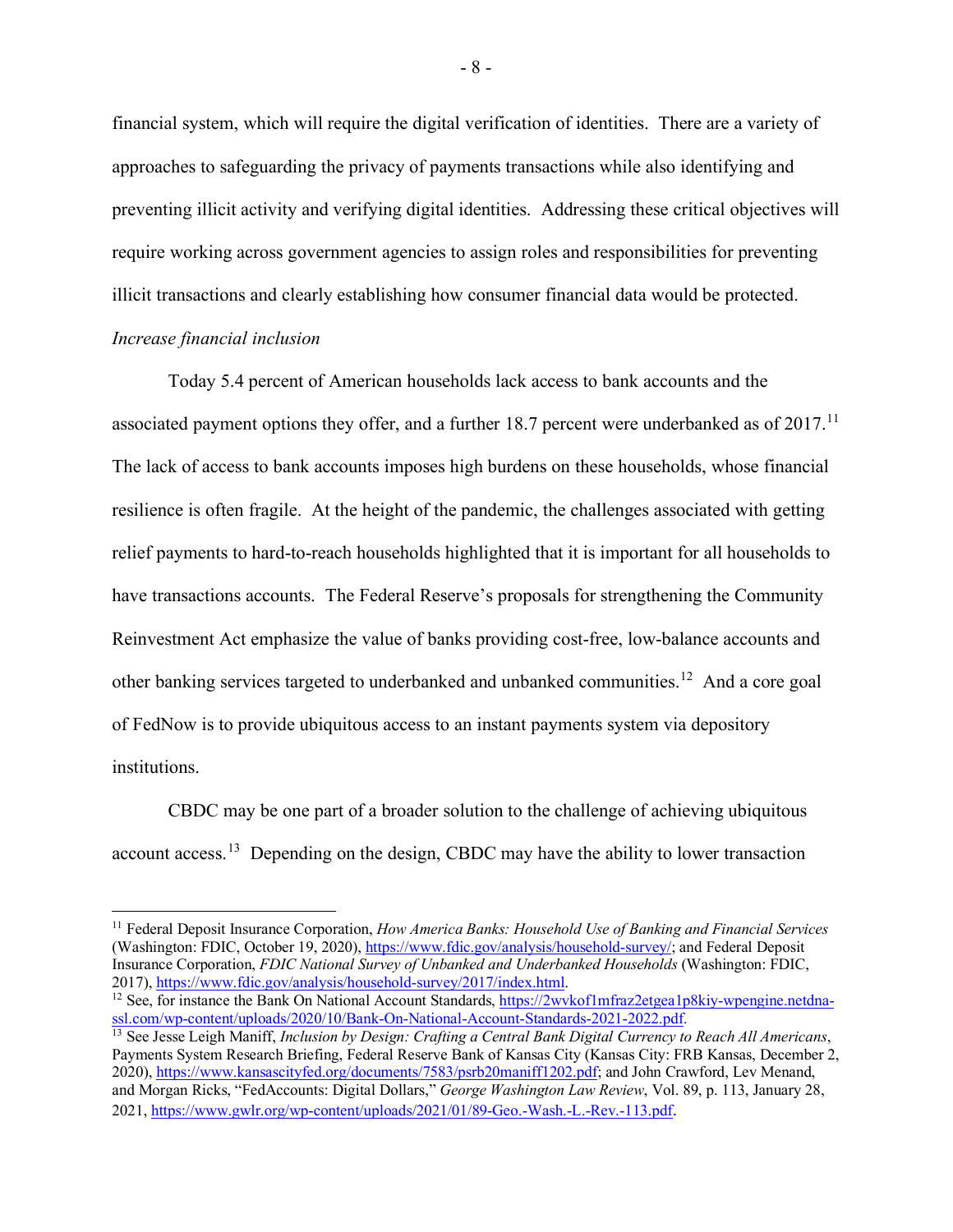costs and increase access to digital payments. In emergencies, CBDC may offer a mechanism for the swift and direct transfer of funds, providing rapid relief to those most in need. A broader solution to financial inclusion would also need to address any perceived barriers to maintaining a transaction account, along with the need to maintain up-to-date records on active accounts to reach a large segment of the population.<sup>[14](#page-9-0)</sup>

To explore these broader issues, the Federal Reserve is undertaking research on financial inclusion. The Federal Reserve Bank of Atlanta is launching a public–private sector collaboration as a Special Committee on Payments Inclusion to ensure that cash-based and vulnerable populations can safely access and benefit from digital payments.<sup>15</sup> This work is complemented by a new Federal Reserve Bank of Cleveland initiative to explore the prospects for CBDC to increase financial inclusion. The initiative will identify CBDC design features and delivery approaches focused on expanding access to individuals who do not currently use traditional financial services.

### **Technology Considerations**

Multidisciplinary teams at the Federal Reserve are investigating the technological and policy issues associated with digital innovations in payments, clearing, and settlement, including the benefits and risks associated with a potential U.S. CBDC. For example, the TechLab group at the Federal Reserve Board is performing hands-on research and experimentation on potential future states of money, payments, and digital currencies. A second group, the Digital

<span id="page-9-1"></span><span id="page-9-0"></span><sup>&</sup>lt;sup>14</sup> For more information, see the Federal Reserve Community Reinvestment Act Proposed Rulemaking at https://www.federalreserve.gov/consumerscommunities/community-reinvestment-act-proposed-rulemaking.htm. <sup>15</sup> Federal Reserve Bank of Atlanta, "New Committee to Advance Safe, Efficient, Inclusive Payments," news release, May 12, 2021, https://takeonpayments.frbatlanta.org/news/pressreleases/2021/05/12/new-committee-toadvance-safe-efficient-inclusive-payments.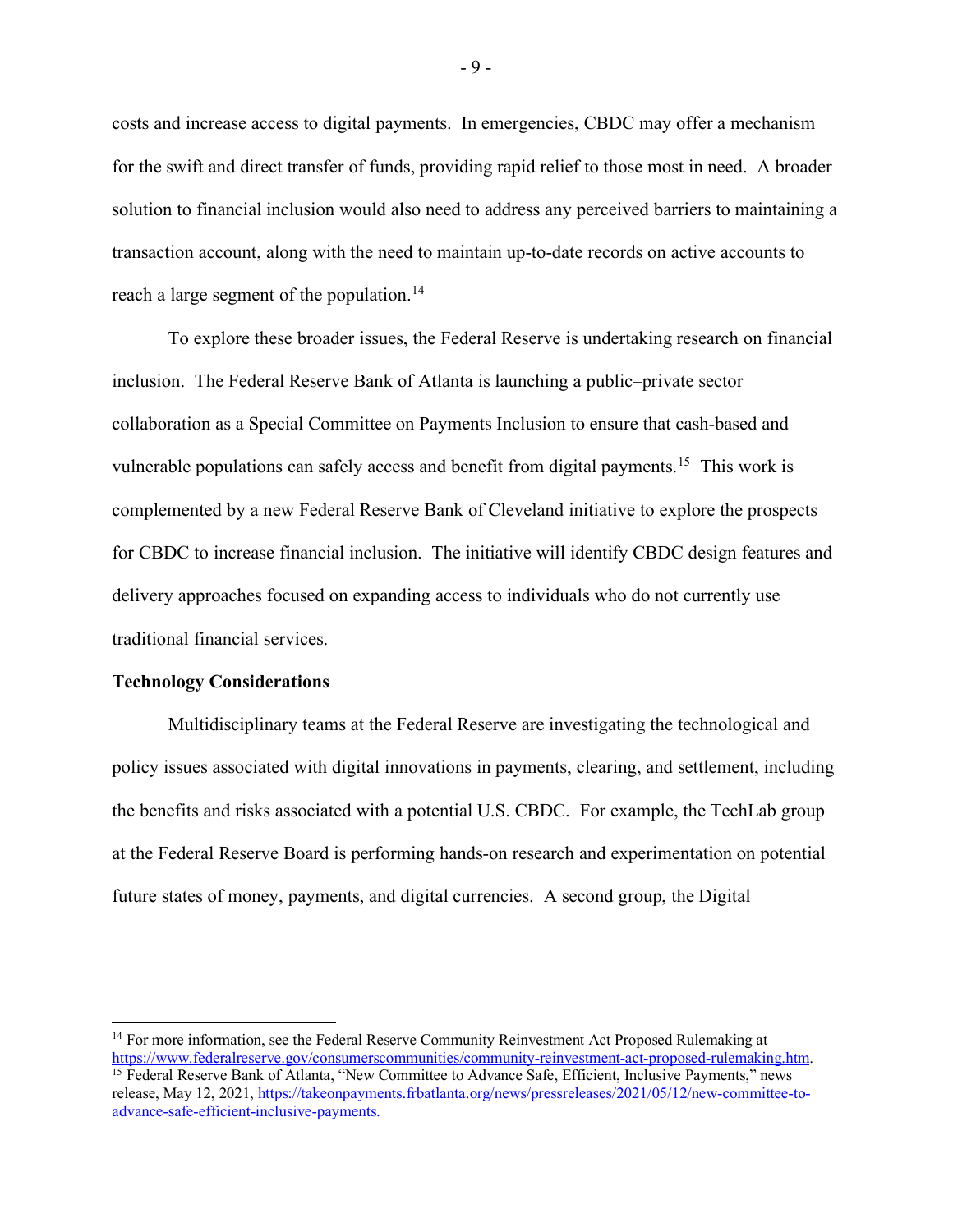Innovations Policy program, is considering a broad range of policy issues associated with the rise of digital payments, including the potential benefits and risks associated with CBDC.

To deepen our research on the technological design of a CBDC, the Federal Reserve Bank of Boston is partnering with Massachusetts Institute of Technology's (MIT) Digital Currency Initiative on Project Hamilton to build and test a hypothetical digital currency platform using leading edge technology design options.<sup>[16](#page-10-0)</sup> This work aims to research the feasibility of the core processing of a CBDC, while remaining agnostic about a range of policy decisions. MIT and the Boston Fed plan to release a white paper next quarter that will document the ability to meet goals on throughput of geographically dispersed transactions with core processing and create an open source license for the code. Subsequent work will explore how addressing additional requirements, including resiliency, privacy, and anti-money-laundering features, will impact core processing performance and design.

### **Banking Activities**

Research and experimentation are also occurring at supervised banking institutions to explore new technology to enhance their own operations and in response to demands from their clients for services such as custody of digital assets. While distributed ledger technology may have the potential to improve efficiencies, increase competition, and lower costs, digital assets pose heightened risks such as those related to Bank Secrecy Act/anti-money laundering, cybersecurity, price volatility, privacy, and consumer compliance. The Federal Reserve is

<span id="page-10-0"></span><sup>16</sup> See Eric Rosengren, "Central Bank Perspectives on Central Bank Digital Currencies," remarks at the panel discussion of the Program on International Financial Systems, Harvard Law School, May 12, 2021, https://www.bostonfed.org/news-and-events/speeches/2021/central-bankperspectives-on-central-bank-digital-currencies.aspx; Jim S. Cunha, "Boston Fed's Digital Dollar Research Project Honors 2 Hamiltons, Alexander and Margaret," Federal Reserve Bank of Boston, February 25, 2021, https://www.bostonfed.org/news-and-events/news/2021/02/how-did-the-feds-digital-dollar-project-get-its-nameproject-hamilton.aspx; and Lael Brainard, "An Update on Digital Currencies," remarks at the Federal Reserve Bank of San Francisco Innovation Office Hours, August 13, 2020, https://www.federalreserve.gov/newsevents/speech/brainard20200813a.htm.

- 10 -